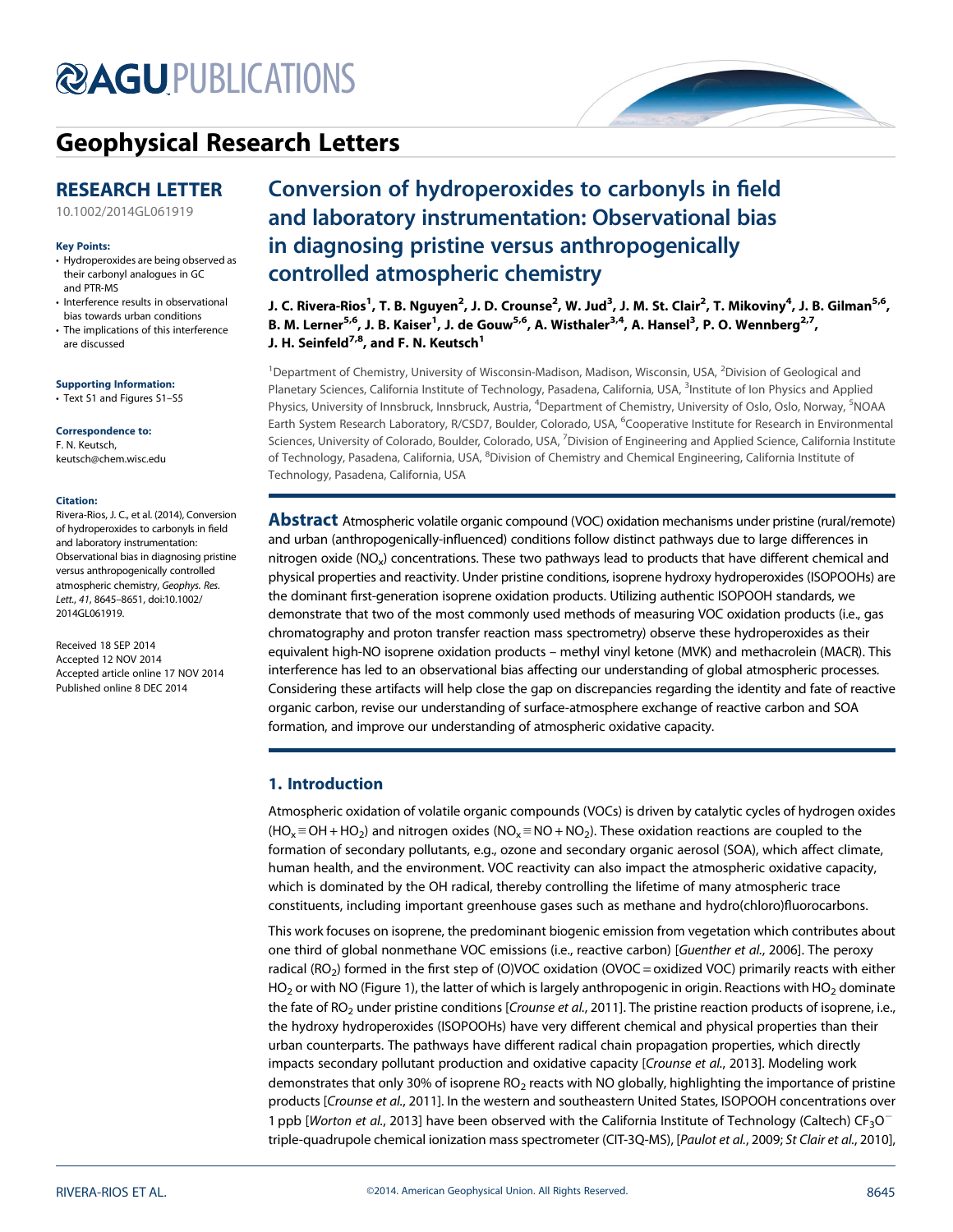

Figure 1. (left) General VOC oxidation scheme under urban and pristine conditions. The reaction of peroxy radicals  $(RO<sub>2</sub>)$  with NO under urban conditions results in different first-generation oxidation products than the reaction with  $HO<sub>2</sub>$  or unimolecular isomerization, which dominate under pristine conditions and are important even under intermediate conditions. (right) OH radicals react with isoprene to form hydroxy-peroxy radicals (RO<sub>2</sub>). Differences in chemical and physical properties of products, e.g., the degree of functionalization and fragmentation, impact SOA formation potential. Differences in the degree of radical propagation impact ozone formation and oxidative capacity.



Figure 2. (bottom) The gas-chromatogram from an isoprene oxidation experiment under high-NO<sub>x</sub> (urban) conditions shows the characteristic elution times of isoprene, MACR, and MVK, sampled through 0.91 m of 1/8 OD PFA Teflon tube submerged in a  $-40^{\circ}$ C cold trap to remove lower volatility contaminants that would interfere with authentic MACR and MVK determinations [Liu et al., 2013]. The traces are from experiments without the cold trap in which authentic (middle, red) 1,2-ISOPOOH and (top, blue) 4,3-ISOPOOH standards were introduced, respectively. Conversion yields of greater than 70% were obtained for the ISOPOOH isomers demonstrating that pristine products are detected as their urban counterparts.

rivaling concentrations of urban products. Due to regulations on NO<sub>x</sub> emission, most of the U.S., including the Southeast, is experiencing decreasing NOx concentrations [Russell et al., 2012]. As a result, pristine products are increasing in importance. Accurate understanding of the chemistry and contribution of pristine VOC oxidation products is central to the capabilities of models to predict secondary pollutant concentrations, oxidative capacity, and the role of anthropogenic influence. Accurate atmospheric model results are particularly important for making informed regulatory decisions.

We describe here work that uses synthesized standards of the two main isomers of ISOPOOH, the dominant hydroperoxides derived from nonmethane VOCs, for detailed characterization of the most widely used instrumentation for monitoring VOC oxidation products: gas chromatography (GC) and proton transfer reaction–mass spectrometry (PTR-MS). We find that the peroxy bond in ISOPOOH is sufficiently weak that fragmentation is facile, leading to misidentification of ISOPOOH.

# 2. Experiment

Characterization of ISOPOOH isomers and instrument details are described in the supporting information. At Caltech, we introduced 1,2- and 4,3-ISOPOOH standards (see supporting information for structures) into an Agilent 6890N commercial GC with flame ionization detector. The resulting chromatograms included signals at the elution times of methyl vinyl ketone (MVK) and methacrolein (MACR), respectively (Figure 2). The conversion rates for both isomers are greater than 70%. The observation was reproduced with the NOAA GC-MS field instrument under standard field operating conditions (Figure S3 in the supporting information). The mass to charge ratios (m/z) in the GC-MS were consistent with those from MVK/MACR standards. The results show that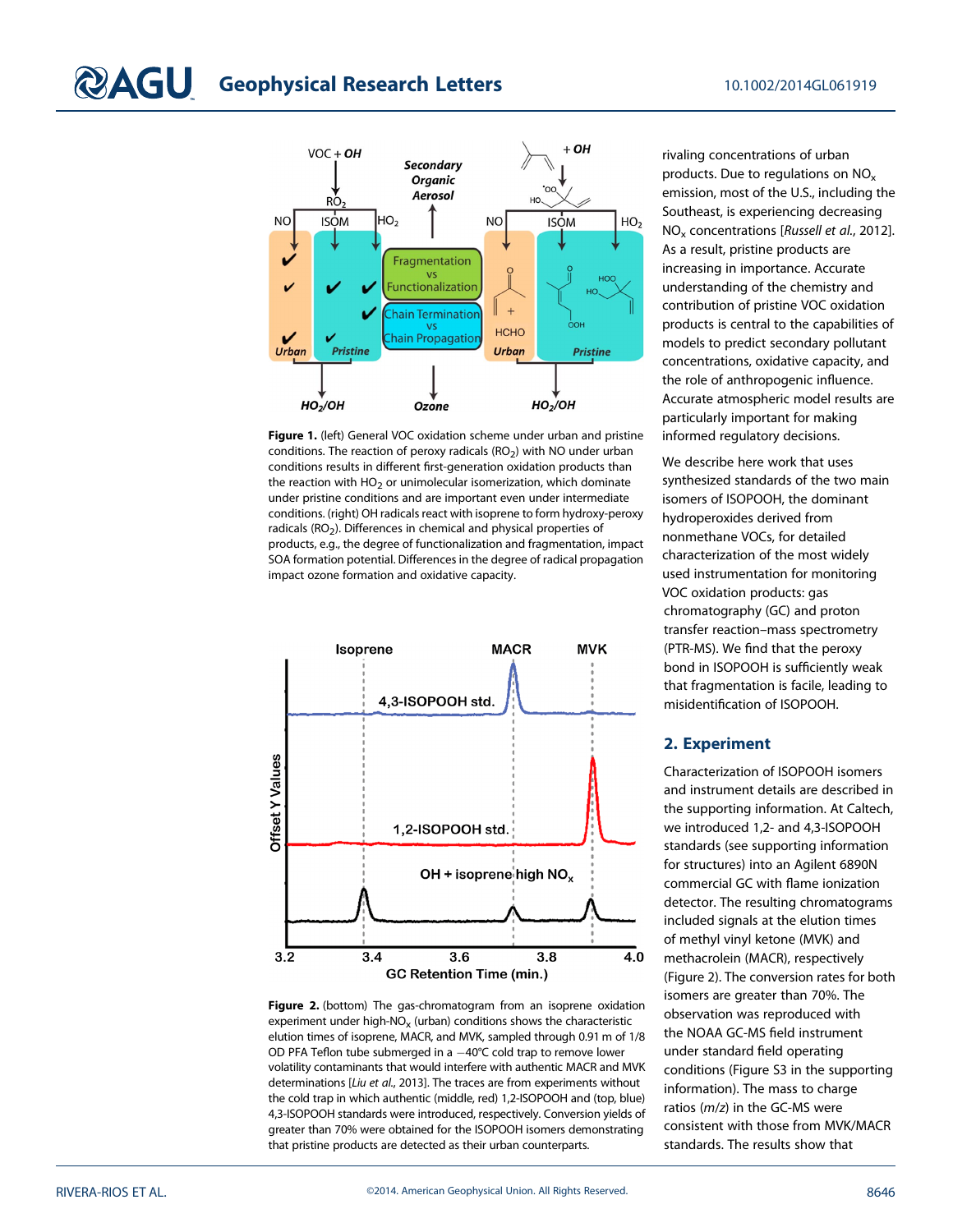# $\mathbf{2AGU}$  Geophysical Research Letters 10.1002/2014GL061919



Figure 3. Proposed interference mechanism: Under high-NO<sub>x</sub> conditions, peroxy radicals react with NO to form alkoxy radicals that fragment rapidly to form carbonyls, e.g., MVK and formaldehyde, and hydroperoxy radical (HO<sub>2</sub>), which is recycled to OH via reaction with NO. The reaction of the peroxy radical with  $HO<sub>2</sub>$  under pristine conditions forms a hydroperoxide. Breaking of the O–O bond, the weakest molecular bond, produces the alkoxy radical that is formed under urban (high  $NO_x$ ) conditions. ISOPOOH is detected with significant conversion efficiency as MVK and MACR in GC instrumentation used in both laboratory and field studies.

While sampling with the (quadrupole) PTR-MS (Ionicon Analytik), 1,2-ISOPOOH was detected as a product ion with  $m/z$  of 71, consistent with  $C_4H_7O^+$ (MVK/MACR) with an efficiency of 44%  $(+21/-12%)$  of the sensitivity of MVK based on the 1,2-ISOPOOH mixing ratio determined with the CIT-ToF-MS (California Institute of Technology–time of flight–mass spectrometry). Both ISOPOOH isomers produced significant  $C_4H_7O^+$  (*m*/z of 71.050) signals in the  $H_3O^+$  mode of the switchable reagent ionization–time of flight–MS (SRI-ToF-MS, University of Innsbruck). Using  $NO<sup>+</sup>$  as reagent ion confirmed that  $C_4H_7O^+$  observed from 1,2- and 4,3-ISOPOOHs correspond to MVK and MACR, respectively. The results with  $NO<sup>+</sup>$  also unambiguously demonstrate the fact that the decomposition of ISOPOOH occurs before any interactions with the reagent ions. These results are consistent with a recent study

that observed MACR/MVK (C<sub>4</sub>H<sub>7</sub>O<sup>+</sup>) in low-NO<sub>x</sub> isoprene oxidation experiments [*Liu et al.*, 2013]. The authors proposed that the observed signal is an analytical interference by ISOPOOH but could not prove this due to lack of standards. Our work unambiguously confirms that ISOPOOH results in this interference in PTR-MS and SRI-ToF-MS but does not rule out other products as precursors to the  $C_4H_7O^+$  signal.

Overall, experiments demonstrate that in both GC and PTR instrumentations, 1,2- and 4,3-ISOPOOHs are detected with high conversion efficiency as MVK and MACR, respectively. Although whole air sampling methods were not tested, it is likely that these are also impacted by ISOPOOH decomposition upon sampling. Previous instrument intercomparisons of PTR-MS, online GC, and whole air samples with off-line GC analysis may not be aware of the analytical challenges posed by ISOPOOH [de Gouw et al., 2003; de Gouw and Warneke, 2007], possibly because the interference has a common effect among these methods.

## 3. Interference Mechanism

Knowledge of the interference mechanism can guide experimental advances that allow distinct detection of ISOPOOH and MVK/MACR. Mechanistic understanding is also required to assess the implications beyond ISOPOOH-MVK/MACR. Organic hydroperoxides are inherently unstable species and are susceptible to a variety of decomposition mechanisms. A common reaction is homolytic cleavage of the weak peroxy bond (O–OH). This reaction can be catalyzed by metals [Fenton, 1894; Weiss, 1935; Chevallier et al., 2004]. Based on our work, we propose that the initial step of the ISOPOOH decomposition occurs via homolytic peroxy bond cleavage on metal surfaces in the GC and PTR-MS instrumentations (Figure 3 and the supporting information). This produces the isomer-specific alkoxy radicals, analogous to those formed under high- $NO<sub>x</sub>$  conditions in the gas phase, which immediately decompose to MVK and MACR, and formaldehyde. This suggestion rationalizes the production of MVK from 1,2-ISOPOOH and MACR from 4,3-ISOPOOH.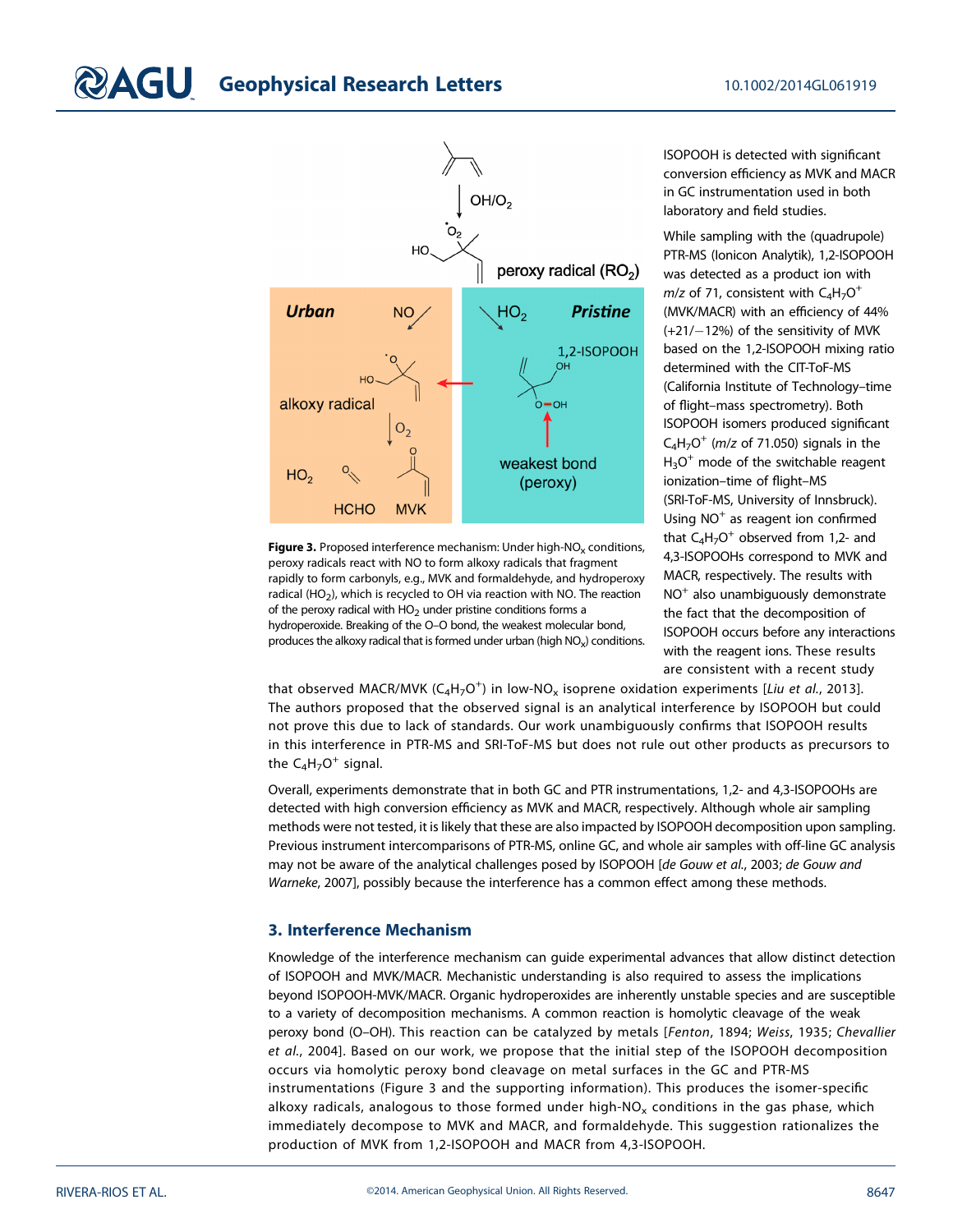

Figure 4. Urban (orange and red, represented by MVK) and pristine oxidation products (green, represented by 1,2-ISOPOOH) have important differences in their chemical and physical properties. The vapor pressure (log(p)) of MVK/MACR is much higher than that of ISOPOOH due to differences in functional groups (carbonyl in MVK/MACR, alcohol, and hydroperoxide for ISOPOOH) and due to the fact that ISOPOOH has a higher number of carbons since the isoprene carbon skeleton does not fragment in the first step of the pristine oxidation pathway. The oxygen to carbon ratio (O:C) of ISOPOOH is also much higher since the hydroperoxide group contributes two extra oxygen atoms when compared to MVK/MACR. Under pristine conditions, the reaction of OH with ISOPOOH returns OH efficiently after formation of IEPOX. The direct recycling of OH is much lower for the urban products since it depends on significantly slower 1,4 or 1,5 hydrogen shifts. Finally, for a given OVOC concentration, the OH reactivity  $(s^{-1})$  of ISOPOOH is much higher than that of MVK/MACR due to the difference in their OH reaction rate constants. The values shown in this figure are for the isomeric mixture, but for simplicity, only MVK and 1,2-ISOPOOH are shown (see Text S6 in the supporting information).

These findings highlight that our observationally based understanding of VOC oxidation in the atmosphere may be influenced by an observational bias toward the urban, high-NO products. The source of this bias was not diagnosed previously due to a lack of standards of pristine oxidation products, which has prevented fundamental mechanistic studies of their physical and chemical properties [Liu et al., 2013]. In addition, there have been few ambient observations of these compounds [Paulot et al., 2009; Worton et al., 2013] resulting from a combination of limitations in instrumentation to specifically observe these products and no standards to calibrate and characterize instrument performance.

## 4. Implications

The chemical and physical properties of the pristine products are very different

from those of the urban products. Due to the aforementioned observational bias, important aspects of our understanding of tropospheric chemistry may need to be revisited, in particular, those involving the budget and surface-atmosphere exchange of reactive carbon, oxidative capacity, and SOA formation. First, we discuss the implications arising from the difference in physical and chemical properties of ISOPOOH and MVK/MACR and then the broader context. It should be noted that the extent of this interference depends on the conversion efficiency, as stated in the previous section.

After the initial attack of the OH radical, the reaction of the resulting  $RO<sub>2</sub>$  radical with  $HO<sub>2</sub>$  to form ISOPOOH retains the  $C_5$  carbon backbone; i.e., there is no fragmentation, and the oxygen to carbon (O:C) ratio is higher than for the  $C_4$  fragmentation products from the reaction of RO<sub>2</sub> with NO (Figure 4) [Jenkin et al., 1997, 2003; Saunders et al., 2003]. Furthermore, ISOPOOH contains polar alcohol and hydroperoxide functional groups that are capable of strong hydrogen bonding. The greater polarity and mass of ISOPOOH explain why its vapor pressure is more than 3 orders of magnitude lower than that of MVK and MACR, calculated using SIMPOL [Pankow and Asher, 2008]. Thus, partitioning to surfaces and the condensed phase, e.g., dry and wet deposition, is much more important for ISOPOOH than MVK/MACR.

Studies using PTR-ToF-MS have unexpectedly highlighted high-deposition fluxes of VOC oxidation products, in particular of MVK/MACR, in pristine conditions that are expected to be influenced by high ISOPOOH concentrations [Karl et al., 2010; Misztal et al., 2011]. Although it is unclear how much, if any, ISOPOOH contributed to the observed signals at the m/z of MVK/MACR, larger than expected deposition fluxes are consistent with a nonnegligible interference. Overall, the interference mechanism suggests that surface-atmosphere exchange of reactive carbon should generally be revisited with respect to the identity and O:C ratio of reaction products.

For ISOPOOH, reactive partitioning to aerosol needs to be considered, whereas it is unimportant for MVK/MACR. The functional groups of ISOPOOH allow numerous condensed phase reactions, such as esterification, breaking of the peroxy bond, and addition to the double bond. The lower vapor pressure and the largely unexplored,but likely high-condensed-phase reactivity of ISOPOOH make it a potential SOA precursor via reactive uptake. Further, in contrast to MVK and MACR, ISOPOOH is an SOA precursor via formation of isoprene epoxydiols, which have half the vapor pressure of ISOPOOH as calculated with SIMPOL and which have been shown to form SOA via reactive uptake [Nguyen et al., 2014].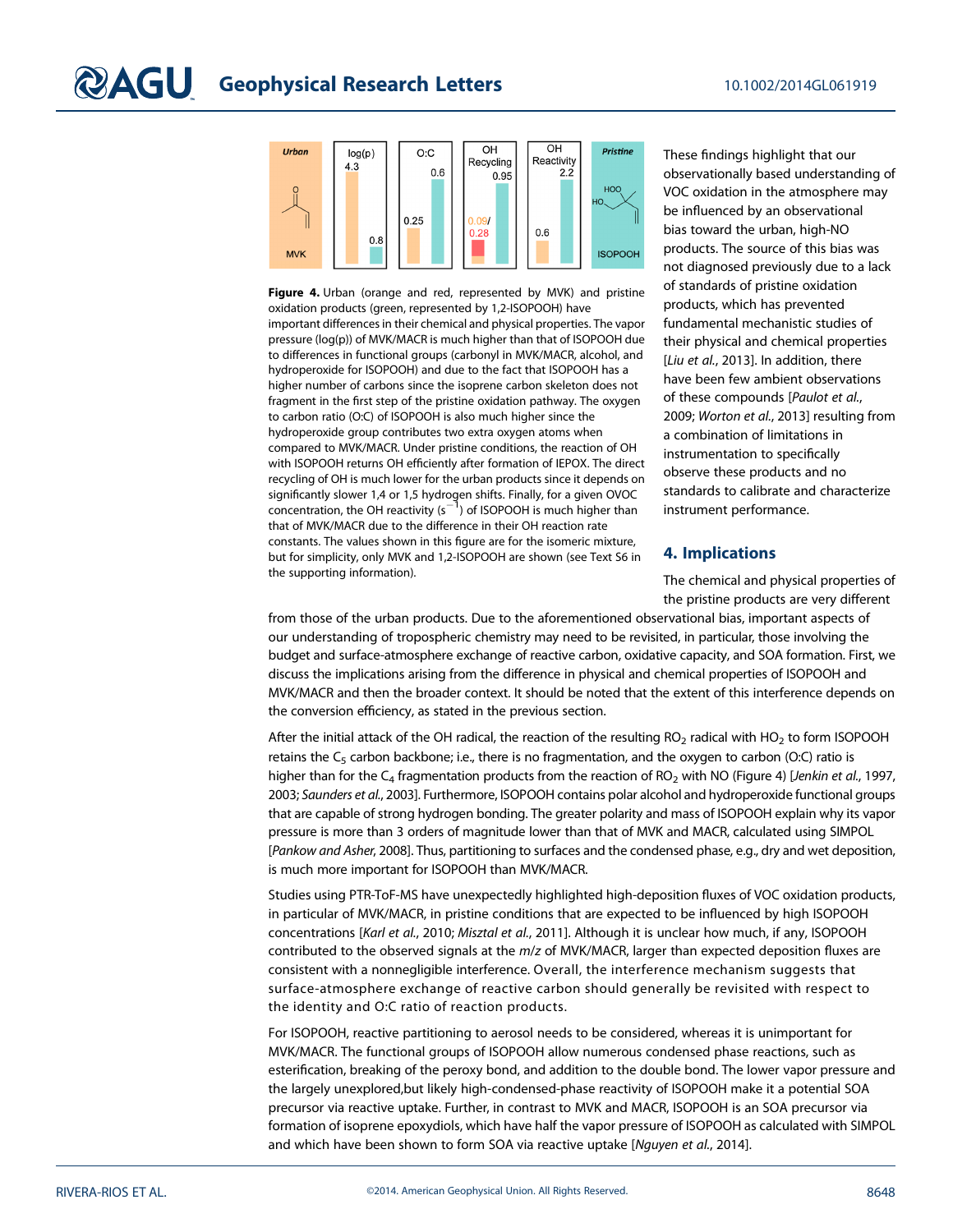Observations of MVK and MACR have also been used to estimate OH concentrations [Karl et al., 2007; Kuhn et al., 2007]. For an observed compound with concentration [OBS], the observed or inferred loss rate from reaction with OH is given by

$$
\frac{d[OBS]}{dt} = -k_{OBS+OH}[OBS][OH]
$$

where  $k_{\text{OBS + OH}}$  is the reaction rate of the observed compound, and [OH] is the OH radical concentration. For an observed OVOC loss rate, OH will be a factor of 3.75 lower if the observed compound is ISOPOOH compared to MVK/MACR due to the difference in  $k_{\text{OBS + OH}}$ .

The implications for studies that use OVOC/isoprene ratios to infer [OH] are complicated due to the fact that the reaction rate of ISOPOOH is much closer to that of isoprene than that of MVK/MACR, and importantly, the isoprene oxidation yields of MVK/MACR and ISOPOOH are significantly different. In addition, the conversion efficiency, which can vary between instruments, has to be considered. Figure S4 in the supporting information shows a study in which the vertical profile of these ratios is modeled following the method of Karl et al. [2007]. Clearly, OH concentrations inferred by this method will depend on the identity of the observed compound. Hence, conclusions drawn on oxidative capacity from MVK/MACR observations have to be carefully reconsidered. Finally, studies that have used MVK/MACR to infer details about reaction mechanisms [Fuchs et al., 2013] need to be revisited as MVK/MACR and ISOPOOH are formed by different mechanisms.

The implications for radical chain propagation are complex. The formation of ISOPOOH from isoprene is a much stronger HO<sub>x</sub> sink than the formation of MVK/MACR. ISOPOOH formation is radical chain terminating, as it converts one molecule of OH, isoprene, and HO<sub>2</sub> into one molecule of ISOPOOH. This will decrease OH concentrations, thereby lowering oxidative capacity. However, the net effect on the oxidative capacity also has to reflect the fact that OH is recycled during the oxidation of ISOPOOH: oxidation of ISOPOOH is OH neutral as OH is reformed via production of isoprene epoxydiols (IEPOX) [Paulot et al., 2009]. The reaction to form MVK and MACR is HO<sub>x</sub> neutral, as OH is consumed and HO<sub>2</sub> is formed, but according to current mechanisms, HO<sub>2</sub> is not recycled efficiently to OH at low NO concentrations. Figure 4 shows the difference in OH recycling efficiency of the urban and pristine products at low NO concentrations based on the Master Chemical Mechanism version 3.2 (MCM v3.2) but also using the OH recycling of MACR recently described by Crounse et al. [2012] shown in red. The overall effect of the difference in reactivity between ISOPOOH and MVK/MACR on  $HO_x$  is highly dependent on conditions. However, this effect is important to consider because oxidative capacity is directly related to the rate of oxidative processing, which in turn influences the rate of particle nucleation, the rate of SOA formation, and, outside of low-NO $_{x}$  regimes, ozone production.

The large difference in gas-phase chemical reactivity between the pristine and urban reaction products has implications for our understanding of the reactive carbon budget, the rate at which reactive carbon is being processed, and the role of VOC oxidation in radical cycling. There have been extensive efforts investigating sources of reactive carbon that are currently eluding measurements, often referred to as "missing reactivity." Evidence for these missing VOCs comes from the considerations of the overall reactive carbon budget [Goldstein and Galbally, 2007] as well as the measurements of the total sink strength of the OH radical (OH reactivity) [Di Carlo et al., 2004]. In regions with high biogenic emissions, the measured OH reactivity is often much higher than the reactivity calculated from the sum of the measured or modeled compounds [Edwards et al., 2013]. The missing OH reactivity corresponds to the missing VOC emissions or missing reaction products. The average rate constant for the reaction of OH with ISOPOOH isomers is 3.75 times that of the reaction of OH with MVK and MACR based on the MCM v3.2 [Jenkin et al., 1997, 2003; Saunders et al., 2003], see supporting information. This affects the rate of carbon processing, as shown later, but it is also worth considering the effect of the interference on missing reactivity.

Mistaking ISOPOOH for MVK/MACR causes an underestimation of the true OH reactivity. This is due to the fact that the OH loss rate is much higher for ISOPOOH than for MVK/MACR. However, the reaction of OH with ISOPOOH recycles OH rapidly with high yield [Paulot et al., 2009], which makes it OH neutral. Despite the fast reaction rate constant of ISOPOOH, an OH-neutral reaction will not be reflected in the measured OH reactivity since it does not deplete OH. Therefore, care has to be taken when comparing the modeled and measured OH reactivity if the modeled OH reactivity includes the loss of OH to reaction with ISOPOOH.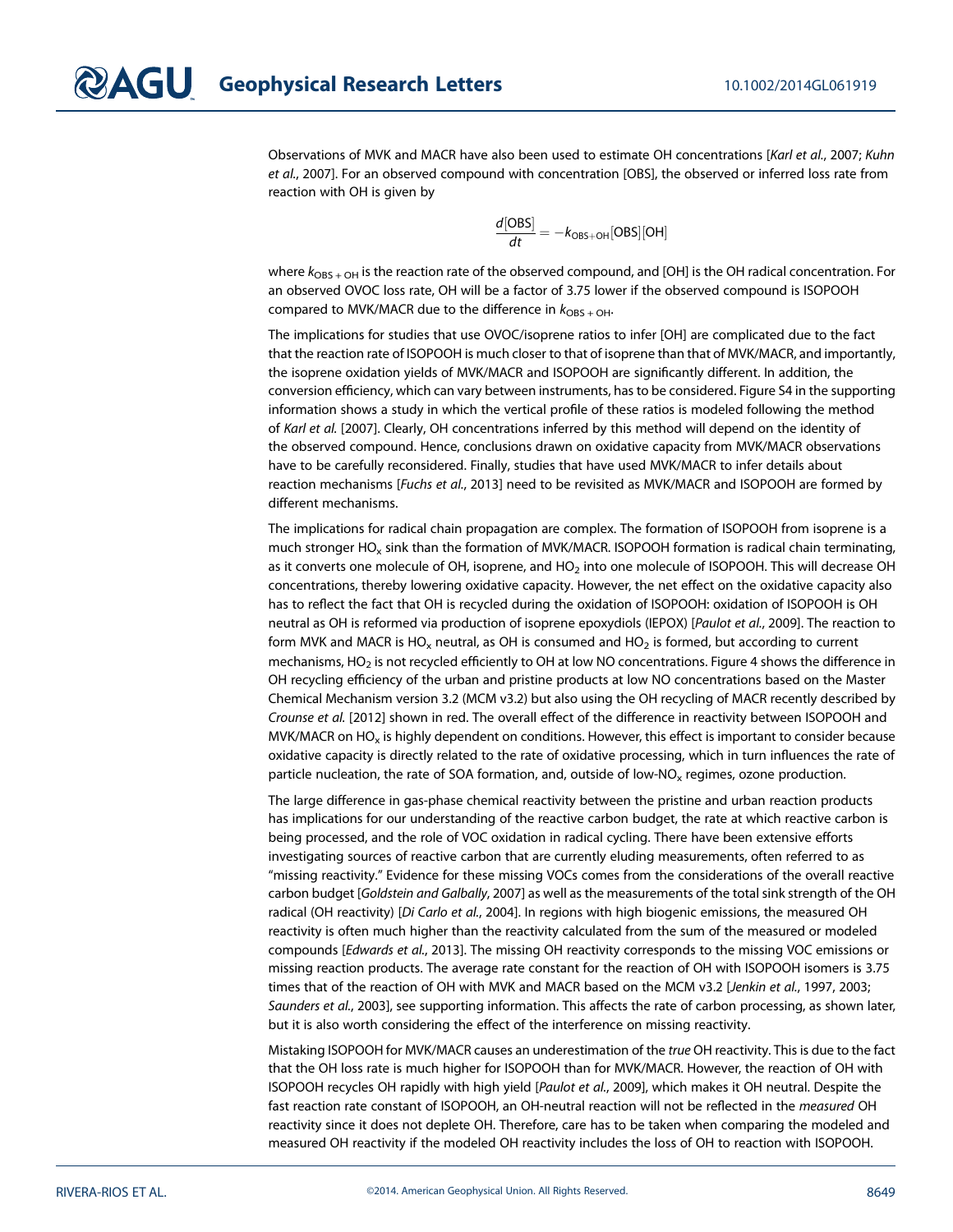

Figure 5. Ratio of the sum of 1,2- and 4,3-ISOPOOHs to the sum of MVK + MACR as a function of OH (dashed versus solid lines, molecules\*cm<sup>-3</sup>), NO (x axis) using a steady state model of isoprene (3 ppb) oxidation at a solar zenith angle of zero based on the MCM v3.2 taking into account the reaction of  $RO<sub>2</sub>$  with NO, HO<sub>2</sub>, and RO<sub>2</sub> as well as isomerization. MVK + MACR at low NO arises from  $RO<sub>2</sub> + RO<sub>2</sub>$  reactions under the conditions of the model run.

The fact that the measured OH reactivity does not reflect ISOPOOH suggests that if ISOPOOH is mistaken for MVK/MACR, the calculated OH reactivity will be overestimated.

The interference also affects estimates of the amount of reactive carbon being oxidized. For a given production rate of isoprene- $RO<sub>2</sub>$ , as determined by isoprene emissions and oxidative capacity, the steady state concentration of ISOPOOH will be 3.75 times lower than that of MVK/MACR, due to the shorter lifetime of ISOPOOH with respect to OH. The net carbon flow through first-generation oxidation products under this scenario remains identical. Alternatively, if ISOPOOH and MVK/MACR mixing ratios are the same, a steady state scenario implies a much higher carbon processing rate for ISOPOOH than for MVK/MACR.

Hence, if the carbon processing rate through these products is estimated on the basis of an observation that assumes MVK/MACR, but actually corresponds to ISOPOOH, the total rate will differ by a factor of 3.75.

Globally, the reaction of RO<sub>2</sub> is expected to be dominated by the reaction with HO<sub>2</sub> [Crounse et al., 2011]. Although the fate of this reaction depends on the details of the specific RO<sub>2</sub>, large concentrations of organic hydroperoxides will be formed. The work presented here demonstrates that the observational artifact, which projects these pristine products causally onto their urban counterparts, has introduced an observational bias as urban product concentrations have likely been overestimated while pristine products have been underrepresented. This effect is compounded by the fact that very few observations of hydroperoxides, in particular, the globally important isoprene-derived hydroxy hydroperoxides, have been published. In combination, this has resulted in a bias in our view of tropospheric chemistry even in regions with a moderate impact from urban  $NO<sub>x</sub>$  emission. Figure 5 shows the ratio of ISOPOOH/(MVK + MACR) as a function of NO, HO<sub>2</sub>, and OH, using a modified version of the MCM v3.2 that includes isomerization reactions as recent results suggest [Crounse et al., 2011]. This shows that even at approximately 500 parts per trillion of NO, as much as 5–10% MVK/MACR signal may correspond to ISOPOOH, whereas under pristine conditions, the signal may be dominated by ISOPOOH. The magnitude of the interference also depends on the conversion efficiency, which we have shown is high, but may depend on instrumental details and the identity of the hydroperoxide. Conditions globally will mostly be in an intermediate regime where the reactions of RO<sub>2</sub> with both HO<sub>2</sub> and NO are important. Under these conditions, RO<sub>2</sub> formed from pristine products can react with "urban" NO and  $RO<sub>2</sub>$  formed from urban products with HO<sub>2</sub>. This implies that mechanistic studies of the mixed regime chemistry, e.g., the products and radical propagation from the reactions of urban products under pristine conditions (and vice versa), need to be pursued.

Overall, our work calls for studies of instrument characterization with other highly functionalized compounds, e.g., multifunctional isoprene epoxydiols and organic nitrates that could also decompose to form artifacts. Furthermore, careful reevaluation of conclusions drawn using previous observations is required, and our work calls for renewed efforts in the measurement of urban products. Reactive carbon and oxidative capacity together determine the rate of secondary pollutant production and the lifetime of greenhouse gases. The instrumental bias described here suggests that the role of pristine versus urban products should be revisited. This will improve our understanding of the fate of reactive carbon, change the view of surface-atmosphere exchange of VOC oxidation products, and may shed light on current questions of how oxidative capacity is maintained in low-NO<sub>x</sub> environments or conditions.